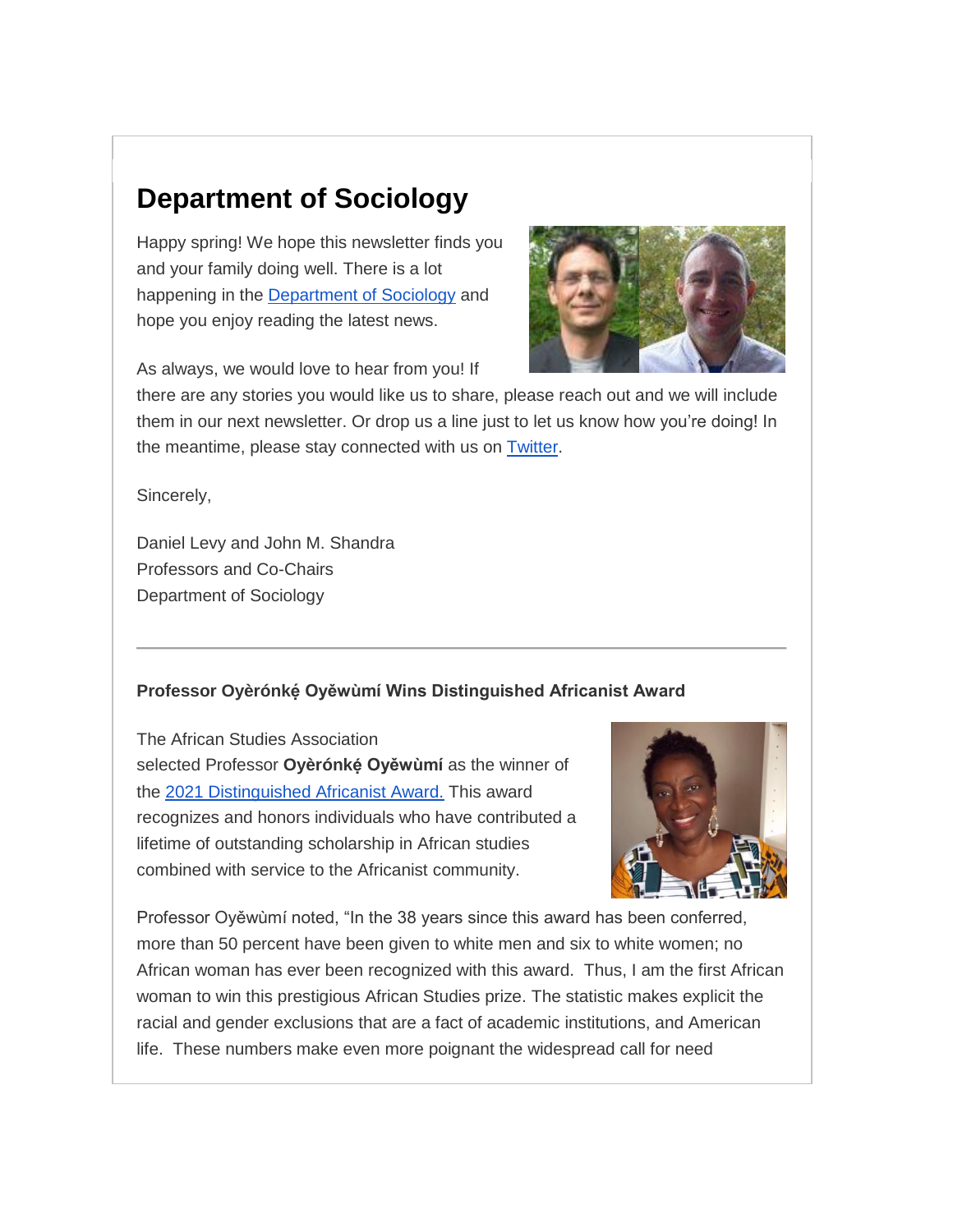for diversity, equality and inclusion, including here at Stony Brook." [Click here](https://alumniandfriends.stonybrook.edu/site/R?i=bWIaR8F-e29Abfm0VHHZTgHlDSNwmhLjcLEYI524hiWSWnId63MmEg) to read the full interview.

Congratulations on this amazing achievement, Professor Oyěwùmí!

## **We Miss You Already, Sharon!**

At the end of 2021, **Ms. Sharon Worksman** retired after more than 25 years serving as our undergraduate major coordinator. Sharon had been at the University for several years before joining our Department. In the past several years, Sharon was also engaged in advising and coordinating for our students in Health, Medicine and Society, the largest minor on campus.



Sharon is someone who could always be seen welcoming students into her office – both to help with their academic plan, and to chat and listen to them as they talked about

their lives. It did not go unnoticed that she barely ever left the office for lunch and always welcomed an interruption from a student, or anyone. Even through the pandemic when there were few students on campus, Sharon spent hours each day communicating in all the ways she could, to keep our students on track, calm and inspired.

Our entire faculty and graduate student group at Stony Brook could count on her for so much, and in fact we did. Few know that it was Sharon's idea, a number of years ago, to coordinate with the Career Center to launch a number of events/meetings that we called "Life After Stony Brook." Sharon wanted to offer our majors a chance to meet with alumni and other staff on campus who could speak directly to our majors about the professional and academic options (and paths) that would and could follow beyond their graduation from our major. These were enormously well received events.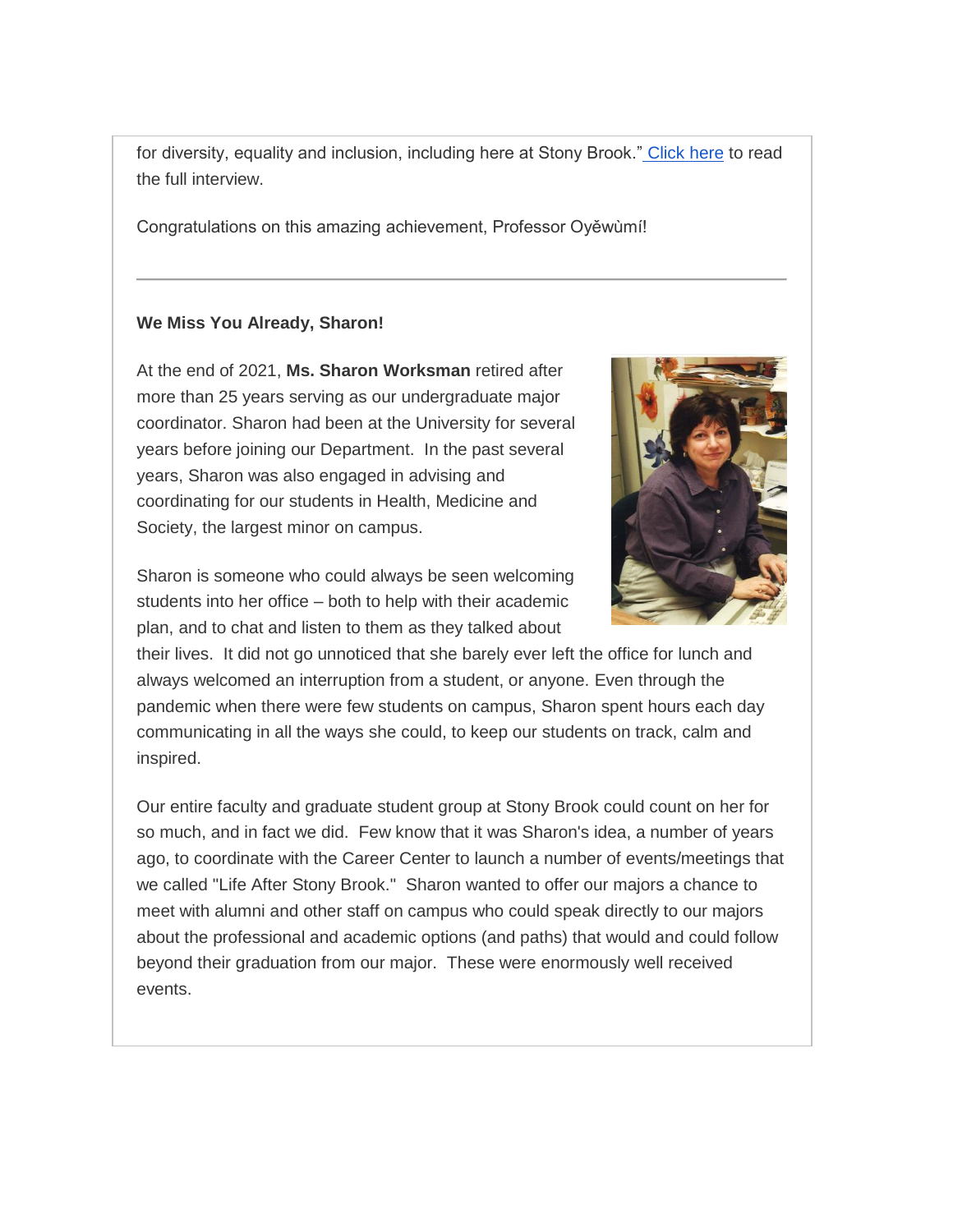Sharon worked hand in glove with Pat Bremer, the assistant to the chair, as well as Wanda Vega (who also recently retired, as we featured in our last newsletter), to make sure that all students and staff always had everything we needed.

More than this, Sharon's absence reminds us of what a warm and caring person she is and of the incredible conviviality and sense of community she brought to us all.

## **What Do I Do with a Sociology Major?**

Sasha McKay graduated *summa cum laude* in December of 2021 with a double major in Sociology and Biochemistry. Since June 2020, Sasha has been investigating racial and geographical disparities in cancer rates under the mentorship of Dr. Jaymie R. Meliker in Stony Brook's Family, Population, and Preventive Medicine Department and Program in Public Health. In this capacity, she gave a presentation on "Racial and Geographical Disparities in Colorectal Cancer Incidence in Mississippi, 2003-2018" at



the 2021 Summer Symposium sponsored by Stony Brook's [Undergraduate Research](https://alumniandfriends.stonybrook.edu/site/R?i=eybFRyVZPJWXl4M-mY7nHRNZOdLUiyXB0dCg1TDC0est6uhgFTLTdQ)  [and Creative Activities](https://alumniandfriends.stonybrook.edu/site/R?i=eybFRyVZPJWXl4M-mY7nHRNZOdLUiyXB0dCg1TDC0est6uhgFTLTdQ) program as well as nationally at academic meetings. A coauthored publication on this topic is under review.

Sasha's long term goal is to pursue medical training with a focus on public health (MD/MPH). Keep up the amazing work, Sasha!

#### **Faculty News and Notes**

 Associate Professor **Carrie L. Shandra** delivered a talk, "Between School and Work: Supply and Demand in the Internship Market" at Columbia University's Center for the Study of Wealth and Inequality. Professor Shandra leveraged two proprietary data sources — a college exit survey of 730,000 students and a database of more than 1 million internship job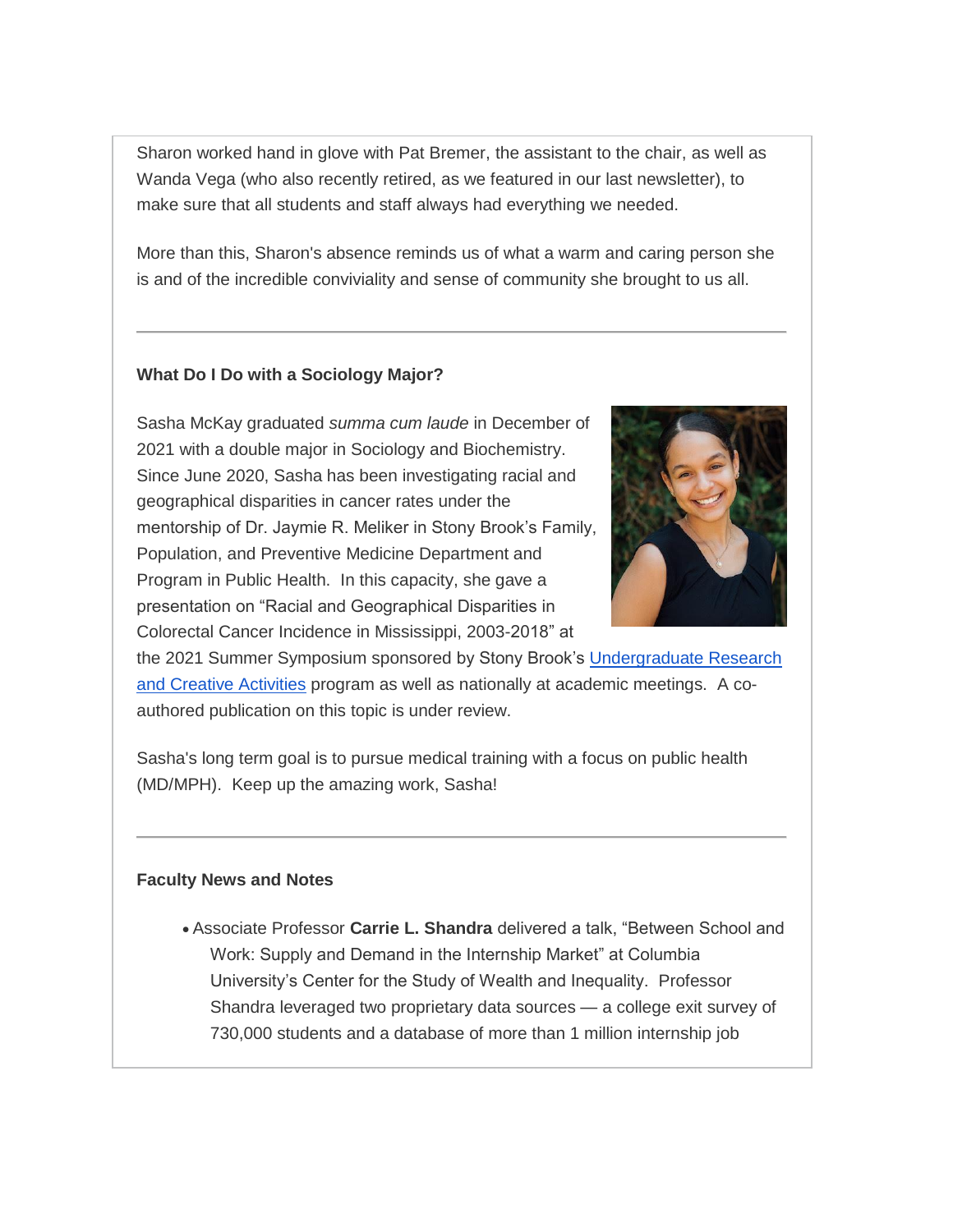postings — to identify the internship market and evaluate the correlates of its fluctuations.

- Assistant Professor **[Yongjun Zhang](https://alumniandfriends.stonybrook.edu/site/R?i=7lzSlrkdKwIRqMCwliMuHGXUOIrTLacJlPnbesptSnUbpx-fwSI2RQ)** received a seed grant from Brook's Office of the Vice President of Research (OVPR) to study mobility and segregation in the United States. In his project, Professor Zhang seeks to understand how individuals experience segregation in their daily activities by connecting large-scale digital trace human daily mobility data with consumer records.
- Professor **Crystal M. Fleming**, along with Veronica Y. Womack and Jeffrey Proulx, published an edited volume, *Beyond White Mindfulness: Critical Perspectives on Racism, Well-Being, and Liberation* with Routledge. Routledge described the book as follows:

*While there is growing public interest in mind-body health, holistic wellness, and contemplative practice, critical research examining these topics featuring minority perspectives and experiences is relatively rare. This book draws on cutting edge insights from psychology, sociology, gender, and critical race theory, to fill this void. Major themes include culture, identity, and awareness; intersectional approaches to the study of mindfulness and minority stress; cultural competence in developing and teaching mindfulness-based health interventions, and the complex relationships between mindfulness, inequality, and social justice.*

- Assistant Professor **Kristen Shorette** and Associate Professor **Rebekah Burroway** published "Consistencies and Contradictions: Revisiting the Relationship between Women's Education and Infant Mortality from a Distribution Perspective" in *Social Science Research*. In this important article, Professors Shorette and Burroway applied quantile regression models to cross-national data to demonstrate how the effect of education changes in nations with different levels of infant mortality. In doing so, they challenged the widely-held view that education always leads to improvements of health in low- and middle-income nations.
- Professor **Daniel Levy** and **Dafina Nedelcheva**, a graduate student in the Department of History, published "Civilizational Mnemonics and the Longue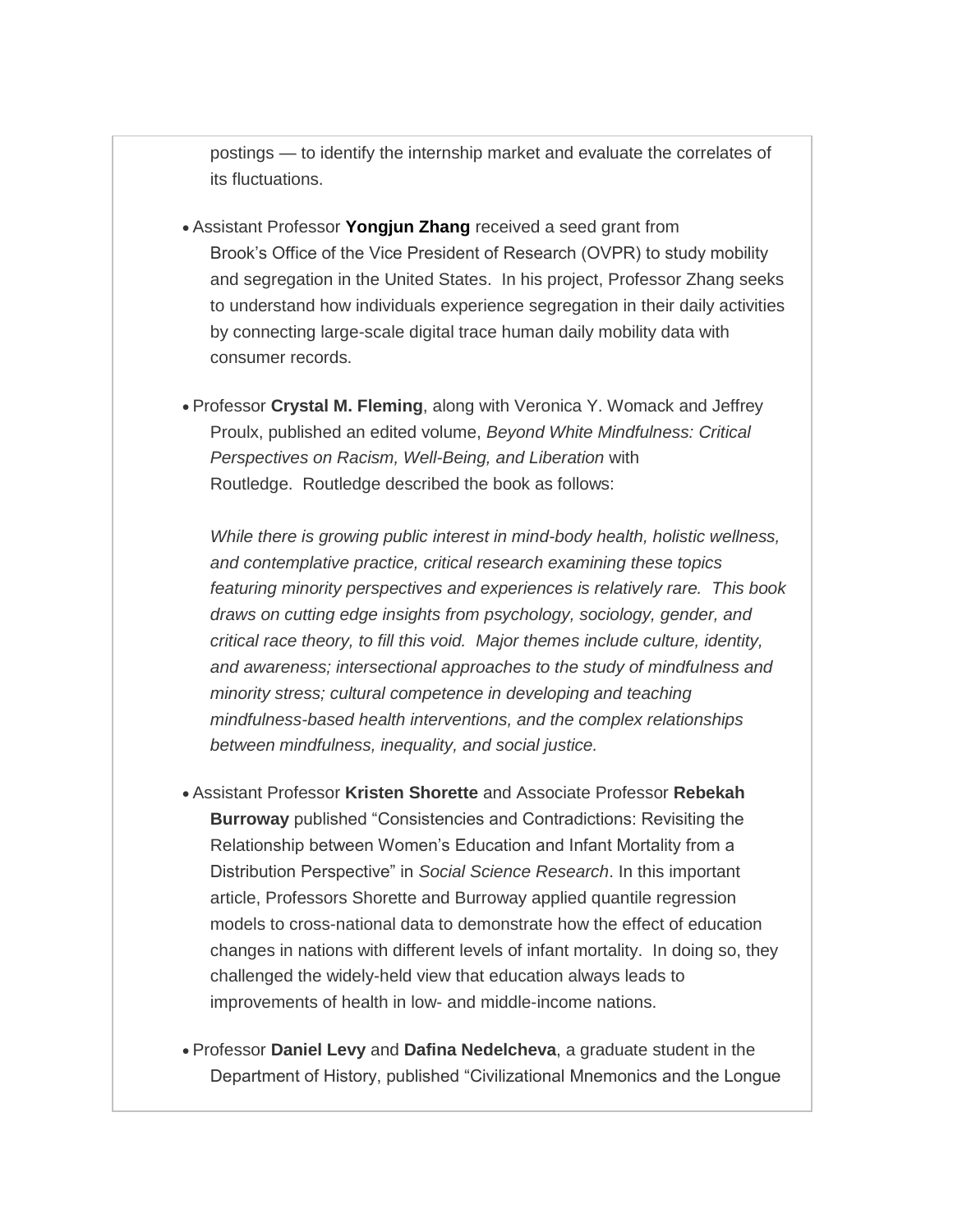Duree: The Bulgarian Case" in *Memory Studies*. In the article, the authors demonstrate how memories endure and how their longevity is sustained by recourse to what the authors refer to as "civilizational mnemonics". Using the Bulgarian case, they challenge the pervasive concept of "methodological nationalism" by demonstrating how memory configurations can be part of a longue durée, predating the national container and extending to civilizational figurations.

 Professor **John M. Shandra**, graduate student **Samia Tasmim**, and SBU alumnus **Jamie M. Sommer**, assistant professor of Sociology at University of South Florida, published "Feed Me! China, Agriculture, Ecologically Unequal Exchange, and Forest Loss in a Cross-National Perspective" in *Environmental Policy and Governance*. In their article, the authors demonstrate that China is displacing its forest loss by importing agricultural products from other low- and middle-income nations.

#### **Graduate Student News and Notes**

**Nayla Huq** was named an Alumni Ambassador for Critical Language Scholarship by the United States State Department. In this position, Nayla answers questions from prospective applicants to the program while also sharing her experiences.

**Danielle Lucksted** has been selected as a 2021 Edmonds Summer Fellow with Human Rights Educators USA to create a "train the trainers" module for educators across the country. At the same time, Danielle has been elected as the student representative to the American Sociological Association's Human Rights Section.

**Nick Rogers** received a grant from the Civic Health Project, which will support his work studying how individuals with different political ideologies consume political content on television. Nick has published on the topic in *Psychology of Popular Media*. His other work can be found in *American Politics Research*, *Journal of the Association for Consumer Research*, *Social Computing*, and *Contemporary Ethnography*.

**Samee Shirazi** and **Aarushi Bhandari**, alumnus and an assistant professor of Sociology at Davidson College, published "Economic Dependency and Rural